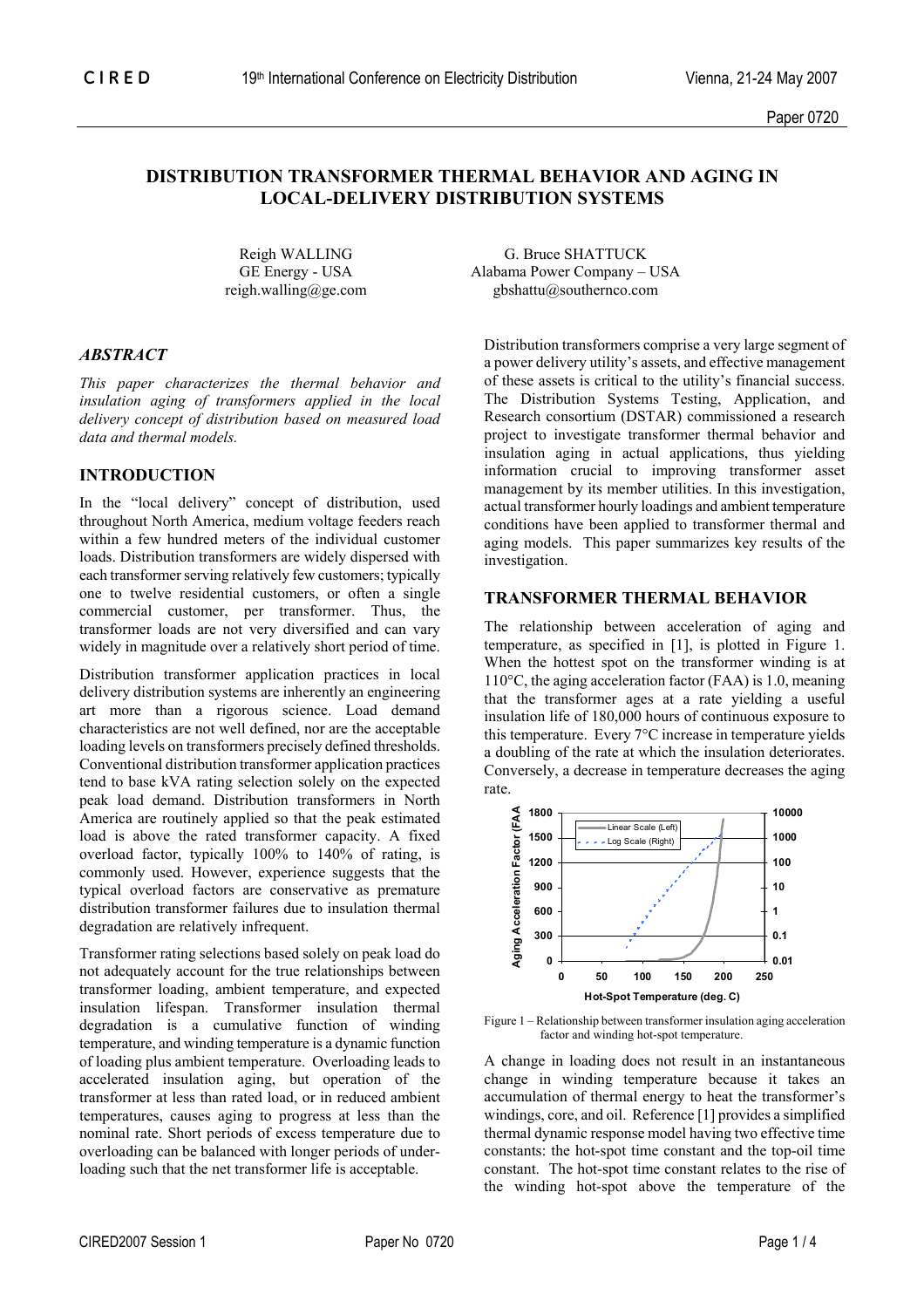transformer's oil, and is typically a few minutes. The top-oil time constant relates to the rise of the transformer's oil above the ambient temperature. This time constant is several hours long for a typical distribution transformer, and has a large role in "smoothing" the effects of loading spikes on the transformer temperature.

The total temperature rise of the winding hot-spot, above ambient, is due to the load placed on the transformer. The absolute temperature upon which insulation aging is dependent is the sum of the load-caused temperature rise plus the ambient temperature. This means that when the ambient temperature is less than the prescribed value (30°C) on which nameplate rating is based, a greater amount of transformer loading can be tolerated.

Most loads have some correlation between kVA load and the ambient temperature, primarily due to the heating and cooling loads served. A positive correlation, such as where electric cooling load is dominant, provides more severe transformer duty than a load dominated by space heating demand that is negatively correlated with ambient temperature. A transformer serving a load peaking in winter, with a lesser secondary summer peak, may actually have its most severe thermal duty at the smaller summer peak.

Using the thermal model and the relationships between winding hottest-spot temperature and insulation aging acceleration, the cumulative aging per year can be calculated given the loading and concurrent ambient temperature histories. Transformer kVA rating can then be iteratively adjusted until the calculated insulation life exceeds a desired value. There is a firm limit, however, to the peak transformer overload. In addition to accelerating aging, very high winding temperatures can lead to gas evolution, which can result in immediate failure. For this reason, [1] recommends that, independent of accumulated aging considerations, loading of distribution transformers with 65°C rated winding rise insulation should observe the following maximum limits:

- 300% of rated nameplate load
- $120^{\circ}$ C top oil temperature
- 200°C winding hot-spot temperature.

In addition to these thermal considerations, voltage drop considerations can be an important practical limit to distribution transformer kVA rating selection.

### **LOAD CHARACTERIZATION**

Commercial and residential loads have substantially different characteristics. Within the commercial category, load patterns differ widely depending on the nature of the enterprise served. Distribution transformer application practices also differ. Commercial loads typically have a dedicated transformer, but multiple residences are served by a single transformer except in rural areas. For these reasons, the characterizations of commercial and residential loads were considered separately. Figure 2 compares peakday load cycles for two commercial loads, a school and a health-care facility, with a four-customer residential load.



#### **Commercial and Institutional Loads**

Hourly integrated demand measurements were made on a total of twelve loads in six categories and four locations with reasonably diverse climates in the southeastern U.S. (Atlanta, Rome, and Savannah, Georgia, and Panama City, Florida). Table 1 lists the loads along with their respective peak demands and annual load factors. Each of these load histories, along with concurrent hourly ambient temperatures for each location, were applied to a thermal model. The model yielded hour-by-hour transformer internal temperatures and the cumulative transformer insulation aging. Figure 3 shows the dynamic response of transformer temperatures to loading and ambient temperature for the Savannah high school load for the peak load day, as well as the resulting aging acceleration factor.

| Type               | Atlanta                           | Rome                             | Savannah                        | Panama<br>City                  |
|--------------------|-----------------------------------|----------------------------------|---------------------------------|---------------------------------|
| Nursing Home       | 484 kW <sub>pk</sub><br>0.59 LF   |                                  |                                 |                                 |
| Large Office       | 973 kW <sub>pk</sub><br>0.69 LF   | 1583 kW <sub>pk</sub><br>0.57 LF | 387 kW <sub>pk</sub><br>0.49 LF |                                 |
| Small Office       | 17 $kW_{\text{pk}}$<br>0.32 LF    |                                  |                                 |                                 |
| <b>High School</b> | 513 kW <sub>pk</sub><br>$0.26$ LF | 1343 kW <sub>pk</sub><br>0.27 LF | 1509 kWpk<br>0.33 LF            |                                 |
| Retail             | 509 kW <sub>pk</sub><br>0.48 LF   |                                  |                                 |                                 |
| Grocery            | 485 kW <sub>pk</sub><br>0.69 LF   | 474 kW <sub>pk</sub><br>0.63 LF  |                                 | 642 kW <sub>pk</sub><br>0.68 LF |

Table 1 – Peak demands and load factors of commercial loads in study.

The kVA rating of the transformer was varied until the cumulative aging in the one year modeled was equal to the aging the transformer would sustain if continuously loaded to nameplate rating at a standard (30°C) ambient temperature for the one year (i.e., mean  $FAA = 1.0$ ). For the purpose of this analysis, transformer kVA ratings were not limited to standard values.

This thermal analysis yielded interesting results. One of the most significant findings is that, for most loads, almost all of the insulation aging occurs during a relatively few days of the year. Figure 4 plots the aging hours per day over one year, along with the ambient temperature and loading, for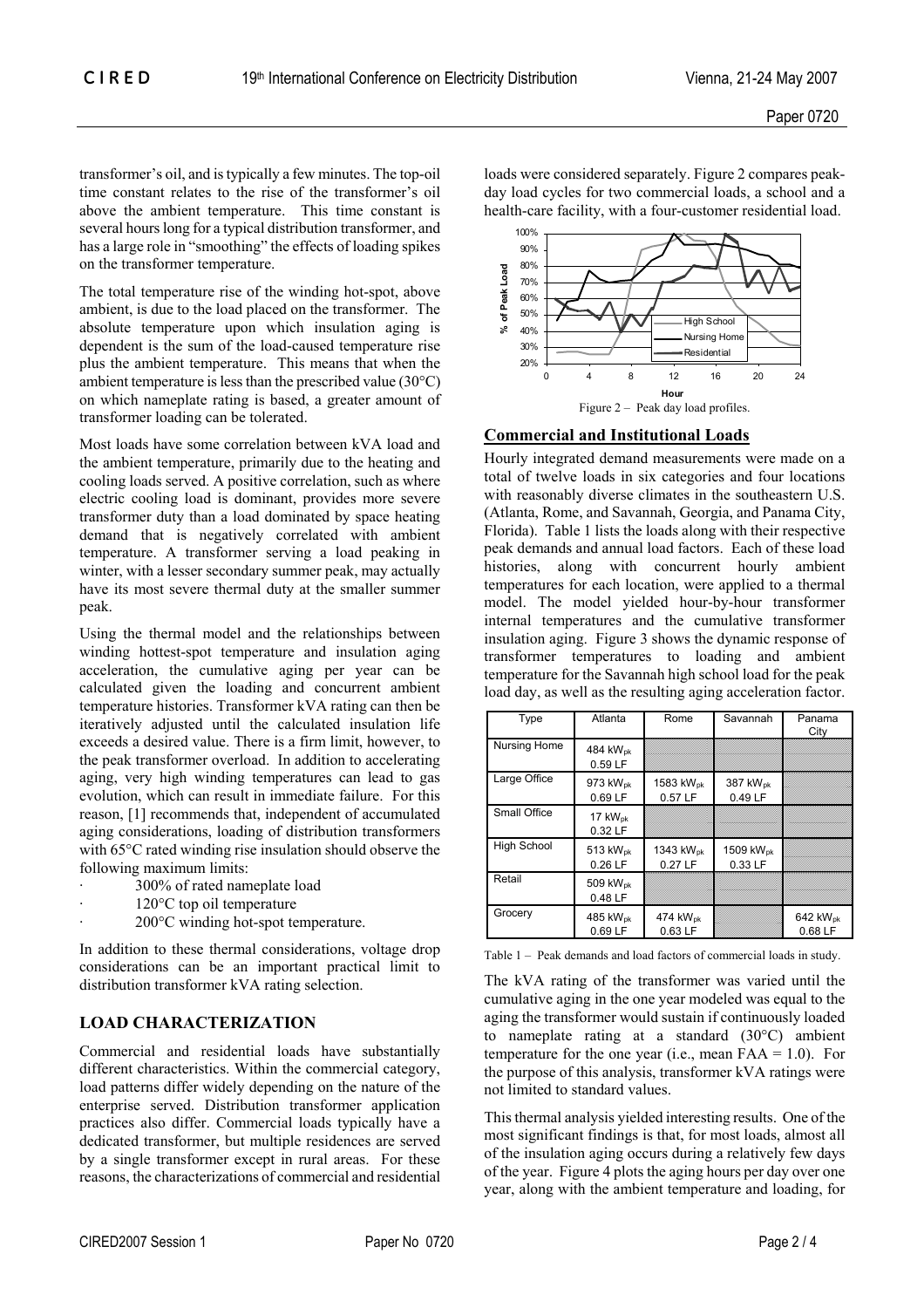the Atlanta nursing home load. (Normal aging is equal to 24 aging hours per day.) For this same load, Figure 5 shows histograms of cumulative transformer aging plotted versus days, ranked by decreasing average ambient temperature, for two different loads. For the summerpeaking nursing home load, over half of the aging sustained by the transformer occurs in the thirty hottest days of the year. In the cooler half of the year, almost no thermal aging takes place. The other aging histogram plotted in Figure 5 is for the large office building load. This load is less ambient-temperature-dependent, and transformer aging is somewhat more evenly distributed through the year.



Figure 3 – Loading, thermal behavior, and resulting aging for peak day, Savannah high school load..



Figure 4 – Daily aging hours for Atlanta nursing home load



The ratio of peak load to transformer nameplate kVA yielding normal insulation aging (8760 aging hours per year), was found to vary with the load profile. If summer and winter peaking loads are separated, it was found that the allowable peak transformer overload is well correlated with the load factor. This is clearly shown in Figure 6. A key conclusion reached in this research is that a fixed maximum transformer overload factor does not yield best management of transformer assets; sizing must also consider the characteristics of the load profile including the shape of the load profile and correlation between peak load and ambient temperature.



Figure 6 – Relationship of peak transformer overload factor, yielding nominal insulation life, to load factor for commercial loads.

#### **Residential Loads**

Hourly load and ambient temperature recordings for twenty individual residences, ten with electric heat and ten without. The load factors of the individual all-electric loads ranged from 0.09 to 0.26, with an average of 0.185. For the nonall-electric loads, the load factors ranged from 0.13 to 0.31, with an average of 0.20. These load factors are substantially less than those of the commercial loads studied in this project.

Although these residential loads are not physically adjacent, they were combined in this research to investigate the impacts of load coincidence on transformer insulation aging. A number of different groupings of two, four, six, and eight services were studied as if each grouping was served by one distribution transformer. Each grouping was applied to a transformer thermal model having typical residential distribution transformer parameters. Figure 7 shows insulation aging histograms for typical non-allelectric and all-electric groupings of four load services. It can be seen that a transformer serving the composite load without electric heat sustains over half of its annual aging in only about the fifteen hottest days of the year. A transformer serving the composite load with electric heat sustains aging in both the summer and winter. For the example shown, about 20% of the annual aging occurs spread over about two months, but about 60% of the aging occurs in the coldest few days of the winter. It should be noted that heat pumps with electric resistance heat backup